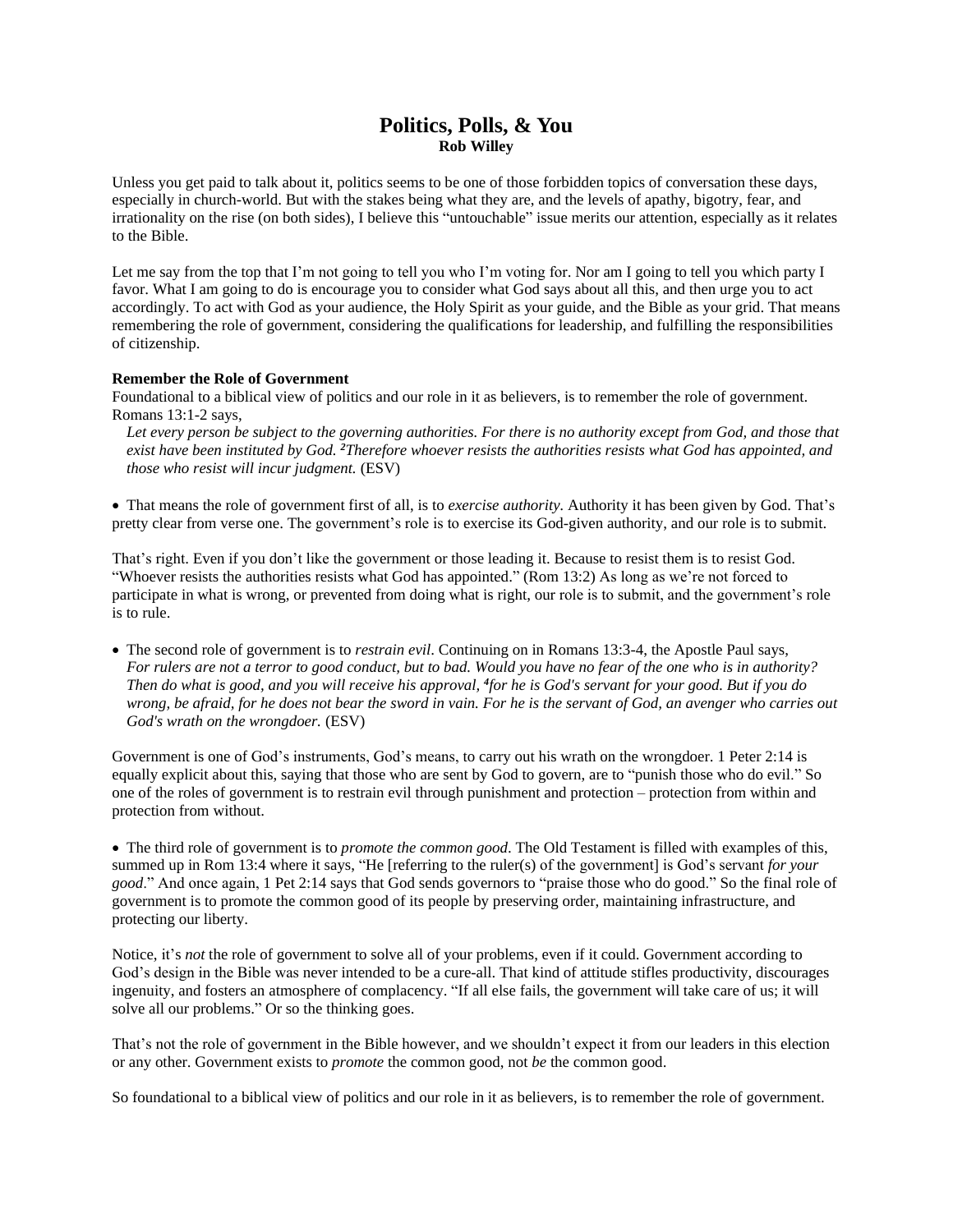## **Consider the Qualifications for Leadership**

Next, is to consider the qualifications for leadership. In Deuteronomy 1:13-17, Moses says:

*Choose for your tribes wise, understanding, and experienced men, and I will appoint them as your heads.' <sup>14</sup>And you* [the Israelites] *answered me, 'The thing that you have spoken is good for us to do.' <sup>15</sup>So I took the heads of your tribes, wise and experienced men, and set them as heads over you, commanders of thousands, commanders of hundreds, commanders of fifties, commanders of tens, and officers, throughout your tribes. <sup>16</sup>And I charged your judges at that time, 'Hear the cases between your brothers, and judge righteously between a man and his brother or the alien who is with him. <sup>17</sup>You shall not be partial in judgment. You shall hear the small and the great alike. You shall not be intimidated by anyone, for the judgment is God's. And the case that is too hard for you, you shall bring to me, and I will hear it.'* (ESV)

What we find here are 6 qualities or qualifications for those in leadership positions, especially positions of government. The same qualifications that Moses looked for in choosing the leaders of *his* nation.

• The first of which is *wisdom* from verse 13. Referring to insight, good judgment, understanding, and discernment. While government is no place for novices or rookies, neither do they have to be career politicians. But they do have to be wise.

• The second qualification for leadership in government is *competence*, referred to in verse 13 as "experience*.*" Why experience? Because given the other qualifications, experience increases competence. Especially the experience of multiple responsibilities, or the experience of being exposed to a wide variety of circumstances and situations, whether in business, non-profits, or the military.

We should look for "able men" just like Moses' father-in-law advised him. Men of ability, who are competent to assess situations and make decisions.

• The third qualification is *integrity*. Political leaders should possess the integrity to judge and lead righteously, without partiality. Moses said in verse 17, "You shall not be partial in judgment." Likewise, our leaders must be able to perceive and measure the truth of a situation, and then act on it without being influenced by personal relationships or prejudices, especially relationships with those who are rich and powerful.

They must listen to both the "small and the great alike;" the powerful *and* the weak; the rich *and* the poor. Giving equal consideration to both. Nor should they ever play favorites with those who fill their campaign coffers. Including special interest groups who hold out the carrot of money if they will only support their cause. In Exodus 18:21 this kind of integrity is described as being "trustworthy" and "hating a bribe."

You don't have to look very far in our government for shameful examples of a lack of integrity. Making it all the more critical that we look for it in our political candidates.

• Fourth, is *courage*. Again, Moses said in verse 17, "You shall not be intimidated by anyone, for the judgment is God's." In other words, as part of the government instituted by God, our political leaders are making judgment calls on His behalf. Which means politicians, of all people, must have the courage to stand firm in their convictions, and firm in the face of intimidation as they carry out God's appointed work.

Unfortunately, that's lost on many of our leaders, because they have no fear of God and no sense of his presence. So intimidation and manipulation rule the day, which is one of the reasons we see so much pandering, waffling, and changing of minds. Look for leaders with firm convictions, and the courage to stand up for them.

• Fifth, is *humility*. Moses counted on those under him to know when a case was beyond their wisdom and discernment, and to have the humility to admit it by sending it to him. "The case that is too hard for you, you shall bring to me, and I will hear it."  $(v17)$ 

Instead of acting like they have all the answers, political leaders must have the humility to ask for help when they need it. Otherwise, the fall of pride is inevitable. And the political landscape is *littered* with that*.* Leadership requires humility, and we should require it of our leaders.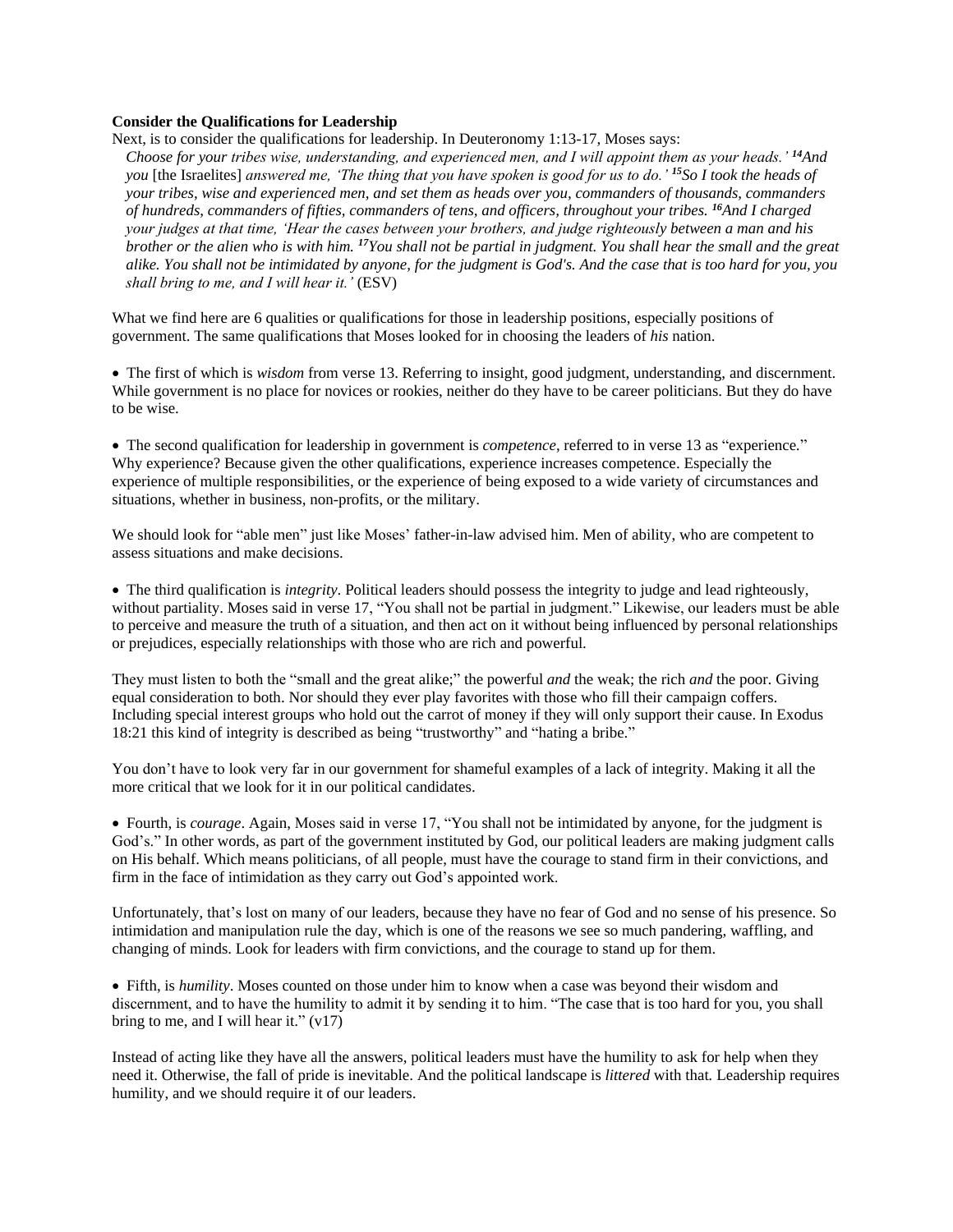• The sixth qualification of leadership is *virtue***.** This, from Exodus 18:21 where Jethro tells Moses to look for *men who fear God.* Look for leaders, who at the very least, dare not step outside the bounds of moral behavior, and fear God's reprisal if they do. People who, at the very least, recognize and respect the God who made them and watches over them. It's called virtue, morality, uprightness. And it's crucial to being a good leader.

Having said that, I'm not saying that our political leaders need to be born-again believers. But given the choice, I'd rather be governed by a competent *believer*, than a competent *unbeliever* any time. Not only does the believer have the Holy Spirit to help them, but they rule in the fear of God. And 2 Samuel 23:3b-4 says,

*When one rules justly over men, ruling in the fear of God, he dawns on them like the morning light, like the sun shining forth on a cloudless morning, like rain that makes grass to sprout from the earth.* (ESV)

So the qualifications of the leader make a huge difference in the quality of the nation. Which is the second reason we should consider them carefully when it comes to the polls.

## **Fulfill the Responsibilities of Citizenship**

A biblical view of politics and our role in it as followers of Jesus Christ, requires that we fulfill the responsibilities of citizenship.

• The first of which is, to *think.* Responsible Christian citizens think critically, carefully, clearly, and biblically.

*Critically*, not as someone who looks for things that are wrong, but as someone who reads between the lines, ferrets out the facts, and then draws conclusions. Don't just take everything that is said by a politician or reporter as the gospel truth. And please, please don't make your decision of who to support based solely on their looks, charisma, or personality. Think critically.

And then think *carefully.* As in, don't be a knee-jerk voter. Think carefully about the issues of the day, and the implications of a person's policies. What would their election mean for the moral compass of our country? Would it result in laws that are *more* or *less* like the principles of God's Word? And what would a candidate's election mean for Supreme Court appointments, and the implications of *that* for the next 20 years? We must think carefully.

As well as *clearly.* Look past the glittering generalities, the pleasant platitudes, the clever clichés, and the glowing promises. Look past the silky-smooth sound-bites, and the pathetic politics that try to capture the most votes by offending the least number of people. Look past the political pundits, and turn off the TV if you have to, and think clearly for *yourself*. That's what a responsible citizen does.

Think critically, carefully, clearly, and *biblically.* If you profess to be saved according to the *truth* of Scripture, the Bible, then you should think and make decisions according to the *authority* of Scripture. According to what it says about the moral issues of life, which are by far the most important in God's eyes.

And it just so happens that the vast majority of the issues we're facing these days are moral ones. Issues like abortion, crime, religious freedom, judicial activism, law and order, assisted suicide, illegal immigration, drug trafficking, terrorism, school choice, internal unrest, racial strain, poverty, environmental stewardship, homelessness, war, and the list goes on and on. All moral issues, either directly or indirectly. Requiring biblical thinking on the part of our leaders, and those of us who elect them.

The problem is, most political candidates don't think biblically. At least not completely. And some don't think biblically at all. Which means we're left to choose the lesser of two evils in many races. But choose we must, because less evil and less sin is *always* better than more evil and more sin. Especially if it's sanctioned by our government.

The first responsibility of citizenship is to think, and do so critically, carefully, clearly, and biblically.

• The second is to *vote*. When you combine the fact that God determines the allotted periods of each nation, including its boundaries (Acts 17:26); and that he has placed you in this nation, either by birth or immigration; and put this government in place, appointing its leaders – it means that you and I are here for such a time as this. And with that privilege comes responsibility. In this case, to vote.